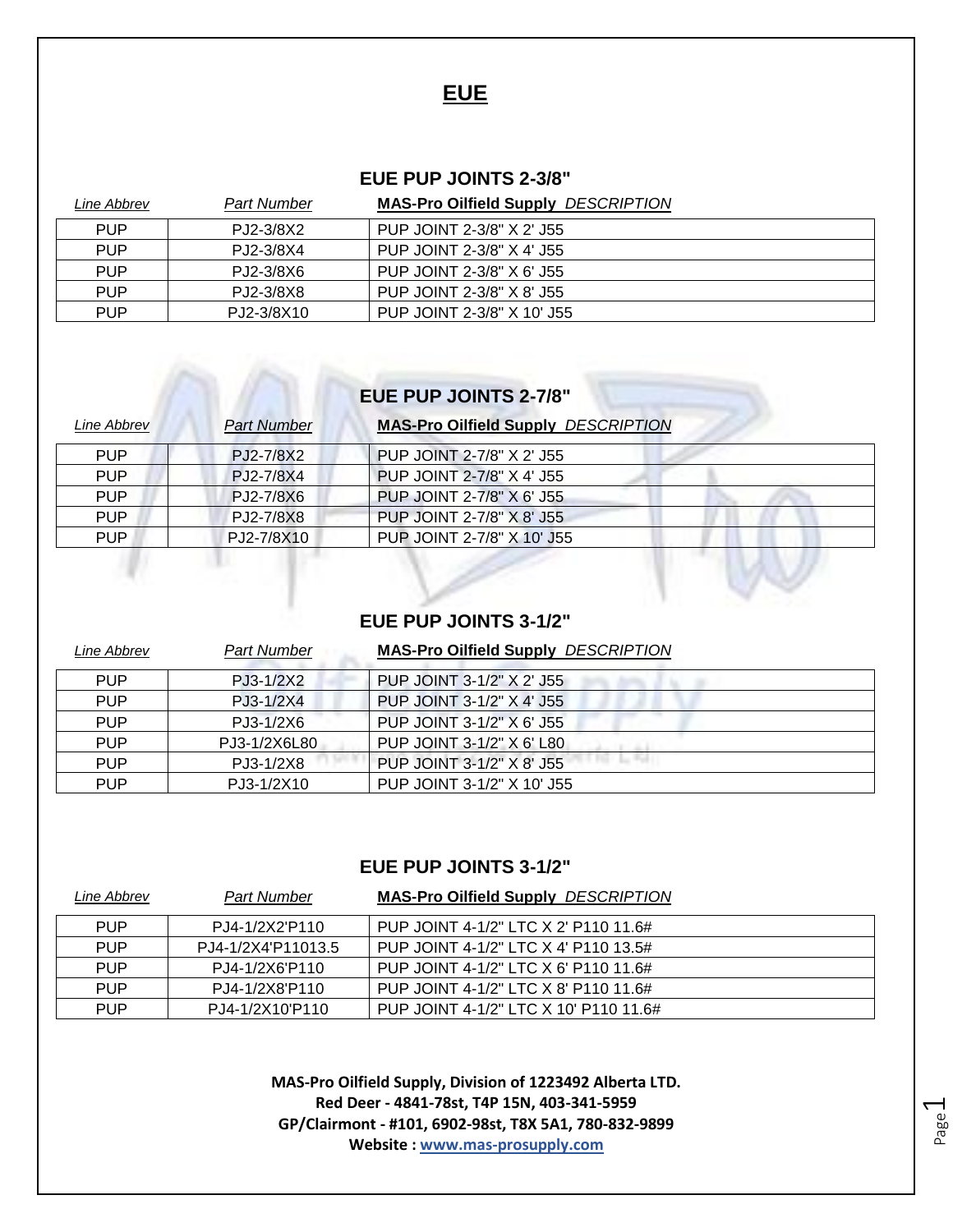### **2-3/8" COUPLINGS EUE / LTC / STC**

| Line Abbrev | Part Number                           | <b>MAS-Pro Oilfield Supply DESCRIPTION</b> |
|-------------|---------------------------------------|--------------------------------------------|
| FTG.        | C <sub>2</sub> -3/8J <sub>55</sub>    | COUPLING 2-3/8" EUE J55                    |
| FTG.        | C <sub>2</sub> -3/8J55SH              | COUPLING 2-3/8" EUE J55 SLIM HOLE          |
| FTG.        | C <sub>2</sub> -3/8NUEJ <sub>55</sub> | COUPLING 2-3/8" NUE J55                    |
| FTG.        | C <sub>2</sub> -3/8L <sub>80</sub>    | COUPLING 2-3/8" EUE L80                    |
| FTG.        | C <sub>2</sub> -3/8L80SH              | COUPLING 2-3/8" EUE L80 SLIM HOLE          |

### **2-7/8" COUPLINGS EUE / LTC / STC**

| Part Number                           | <b>MAS-Pro Oilfield Supply DESCRIPTION</b> |
|---------------------------------------|--------------------------------------------|
| C <sub>2</sub> -7/8J <sub>55</sub>    | COUPLING 2-7/8" EUE J55                    |
| C <sub>2</sub> -7/8J <sub>55</sub> SH | COUPLING 2-7/8" EUE J55 SLIM HOLE          |
| C <sub>2</sub> -7/8L <sub>80</sub>    | COUPLING 2-7/8" EUE L80                    |
| C2-7/8L80SH                           | COUPLING 2-7/8" EUE L80 SLIM HOLE          |
|                                       |                                            |

# **3-1/2" COUPLINGS EUE / LTC / STC**

| Line Abbrev | <b>Part Number</b> | <b>MAS-Pro Oilfield Supply DESCRIPTION</b> |
|-------------|--------------------|--------------------------------------------|
| FTG.        | $C3-1/2J55$        | COUPLING 3-1/2" EUE J55                    |
| FTG.        | C3-1/2J55SH        | COUPLING 3-1/2" EUE J55 SLIM HOLE          |
| FTG         | $C3-1/2L80$        | COUPLING 3-1/2" EUE L80                    |
| <b>FTG</b>  | C3-1/2L80SH        | COUPLING 3-1/2" EUE L80 SLIM HOLE          |
| FTG.        | C3-1/2NUEJ55       | COUPLING 3-1/2" NUE J55                    |

# **4-1/2" COUPLINGS EUE / LTC / STC**

| Line Abbrev | <b>Part Number</b> | <b>MAS-Pro Oilfield Supply DESCRIPTION</b> |
|-------------|--------------------|--------------------------------------------|
| <b>FTG</b>  | C4-1/2EUEJ55       | COUPLING 4-1/2" EUE J55                    |
| <b>FTG</b>  | C4-1/2K55          | COUPLING 4-1/2" LTC K55                    |
| <b>FTG</b>  | C4-1/2P110         | COUPLING 4-1/2" LTC P110                   |
| <b>FTG</b>  | C4-1/2STC          | COUPLING 4-1/2" STC                        |
| <b>FTG</b>  | C412STCK55         | COUPLING 4-1/2" STC K55                    |
| <b>FTG</b>  | C4-1/2L80          | COUPLING 4-1/2" LTC L80                    |

### **5-1/2" COUPLINGS EUE / LTC / STC**

| Line Abbrev | <b>Part Number</b> | <b>MAS-Pro Oilfield Supply DESCRIPTION</b> |
|-------------|--------------------|--------------------------------------------|
| <b>FTG</b>  | C5-1/2STCK55       | COUPLING 5-1/2" STC K55                    |
| <b>FTG</b>  | C5-1/2K55          | COUPLING 5-1/2" LTC K55                    |
| <b>FTG</b>  | C5-1/2L80          | COUPLING 5-1/2" LTC L80                    |

**MAS-Pro Oilfield Supply, Division of 1223492 Alberta LTD. Red Deer - 4841-78st, T4P 15N, 403-341-5959 GP/Clairmont - #101, 6902-98st, T8X 5A1, 780-832-9899 Website : www.mas-prosupply.com**

Page  $\mathrel{\sim}$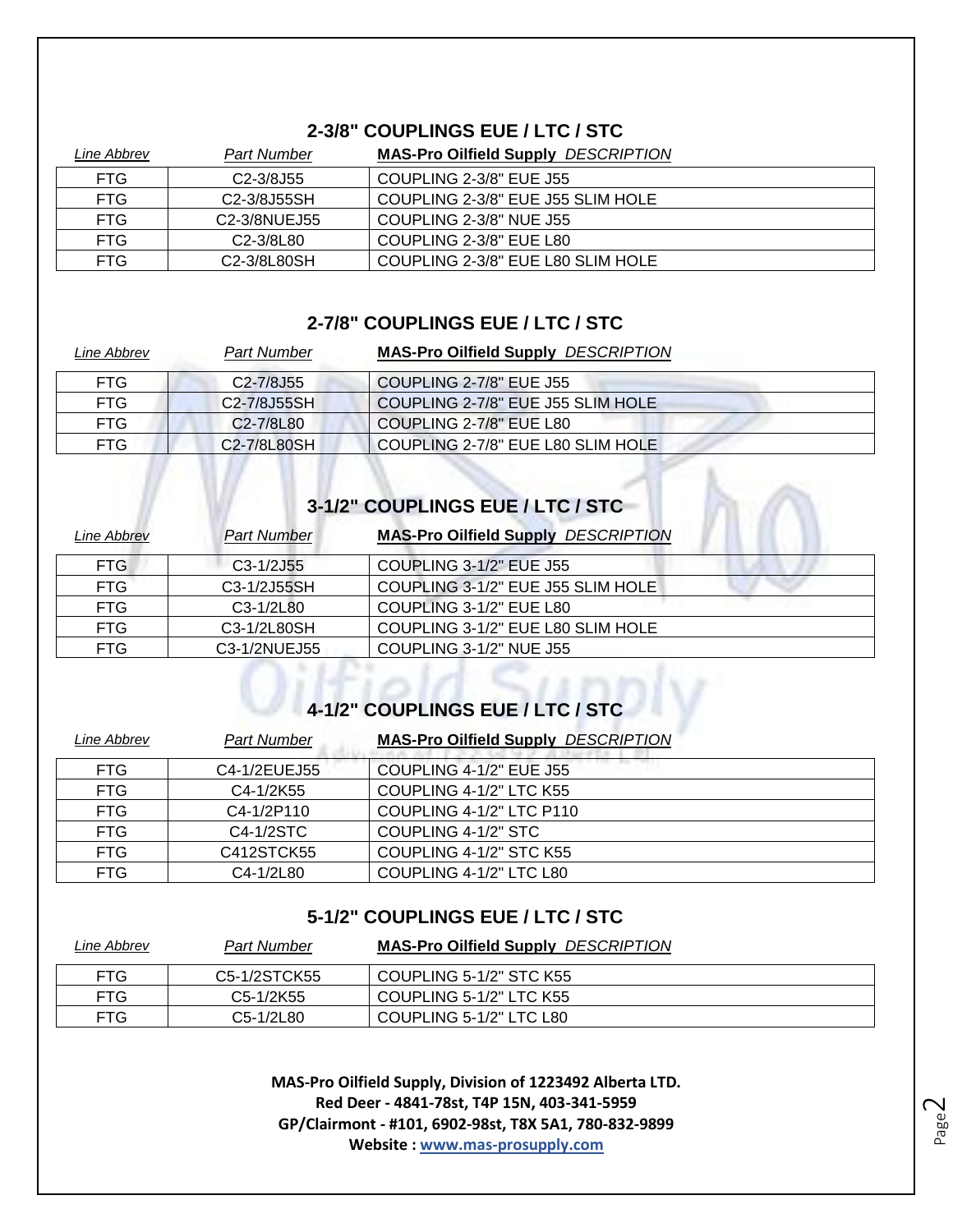| Line Abbrev        | <b>Part Number</b> | <b>MAS-Pro Oilfield Supply DESCRIPTION</b>                              |
|--------------------|--------------------|-------------------------------------------------------------------------|
| <b>FTG</b>         | C7K55              | <b>COUPLING 7" LTC K55</b>                                              |
| <b>FTG</b>         | C7LTCL80           | COUPLING 7" LTC L80                                                     |
|                    |                    |                                                                         |
|                    |                    | 2-3/8" NIPPLES EUE / LTC / STC                                          |
| <b>Line Abbrev</b> | <b>Part Number</b> | <b>MAS-Pro Oilfield Supply DESCRIPTION</b>                              |
| <b>FTG</b>         | N2-3/8X6           | NIPPLE 2-3/8" EUE X 6" STD J55                                          |
|                    |                    | 2-7/8" NIPPLES EUE / LTC / STC                                          |
|                    |                    |                                                                         |
| Line Abbrev        | <b>Part Number</b> | <b>MAS-Pro Oilfield Supply DESCRIPTION</b>                              |
| <b>FTG</b>         | N2-7/8X6           | NIPPLE 2-7/8" EUE X 6" STD J55                                          |
| <b>FTG</b>         | N278X6XXHL80       | NIPPLE 2-7/8" X 6" XXH L80                                              |
|                    |                    |                                                                         |
|                    |                    | 3-1/2" NIPPLES EUE / LTC / STC                                          |
| Line Abbrev        | <b>Part Number</b> | <b>MAS-Pro Oilfield Supply DESCRIPTION</b>                              |
| <b>FTG</b>         | N3-1/2X6           | NIPPLE 3-1/2" EUE X 6" STD J55                                          |
|                    |                    | 4-1/2" NIPPLES EUE / LTC / STC                                          |
| Line Abbrev        | <b>Part Number</b> | <b>MAS-Pro Oilfield Supply DESCRIPTION</b>                              |
| <b>FTG</b>         | N4-1/2X10L80       |                                                                         |
| <b>FTG</b>         | N4-1/2X10P110      | NIPPLE 4-1/2" LTC X 10" L80 11.6#<br>NIPPLE 4-1/2" LTC X 10" P110 11.6# |
| <b>FTG</b>         | N4-1/2X12L80       | NIPPLE 4-1/2" LTC X 12" L80 11.6#                                       |
| <b>FTG</b>         | N4-1/2X12P110      | NIPPLE 4-1/2" LTC X 12" P110 V 11.6#                                    |
| <b>FTG</b>         | N4-1/2X14L80       | NIPPLE 4-1/2" LTC X 14" L80 11.6#                                       |
| <b>FTG</b>         | N4-1/2X14P110      | NIPPLE 4-1/2" LTC X 14" P110 11.6#                                      |
| <b>FTG</b>         | N4-1/2X16P110      | NIPPLE 4-1/2" LTC X 16" P110 11.6#                                      |
| <b>FTG</b>         | N4-1/2X18L80       | NIPPLE 4-1/2" LTC X 18" L80 11.6#                                       |
| FTG                | N4-1/2X18P110      | NIPPLE 4-1/2" LTC X 18" P110 11.6#                                      |
| <b>FTG</b>         | N4-1/2X6L80        | NIPPLE 4-1/2" LTC X 6" L80 11.6#                                        |
| <b>FTG</b>         | N4-1/2X6           | NIPPLE 4-1/2" LTC X 6" P110 11.6#                                       |
| <b>FTG</b>         | N4-1/2X8L80        | NIPPLE 4-1/2" LTC X 8" L80 11.6#                                        |
| <b>FTG</b>         | N4-1/2X8P110       | NIPPLE 4-1/2" LTC X 8" P11011.6#                                        |

| Line Abbrev | <b>Part Number</b> | <b>MAS-Pro Oilfield Supply DESCRIPTION</b> |
|-------------|--------------------|--------------------------------------------|
| <b>FTG</b>  | $N5-1/2X8$         | NIPPLE 5-1/2" EUE X 8" STD                 |
| <b>FTG</b>  | N512X10L80         | NIPPLE 5-1/2" LTC X 10" #17 L80            |

**MAS-Pro Oilfield Supply, Division of 1223492 Alberta LTD. Red Deer - 4841-78st, T4P 15N, 403-341-5959 GP/Clairmont - #101, 6902-98st, T8X 5A1, 780-832-9899 Website : www.mas-prosupply.com**

Page ന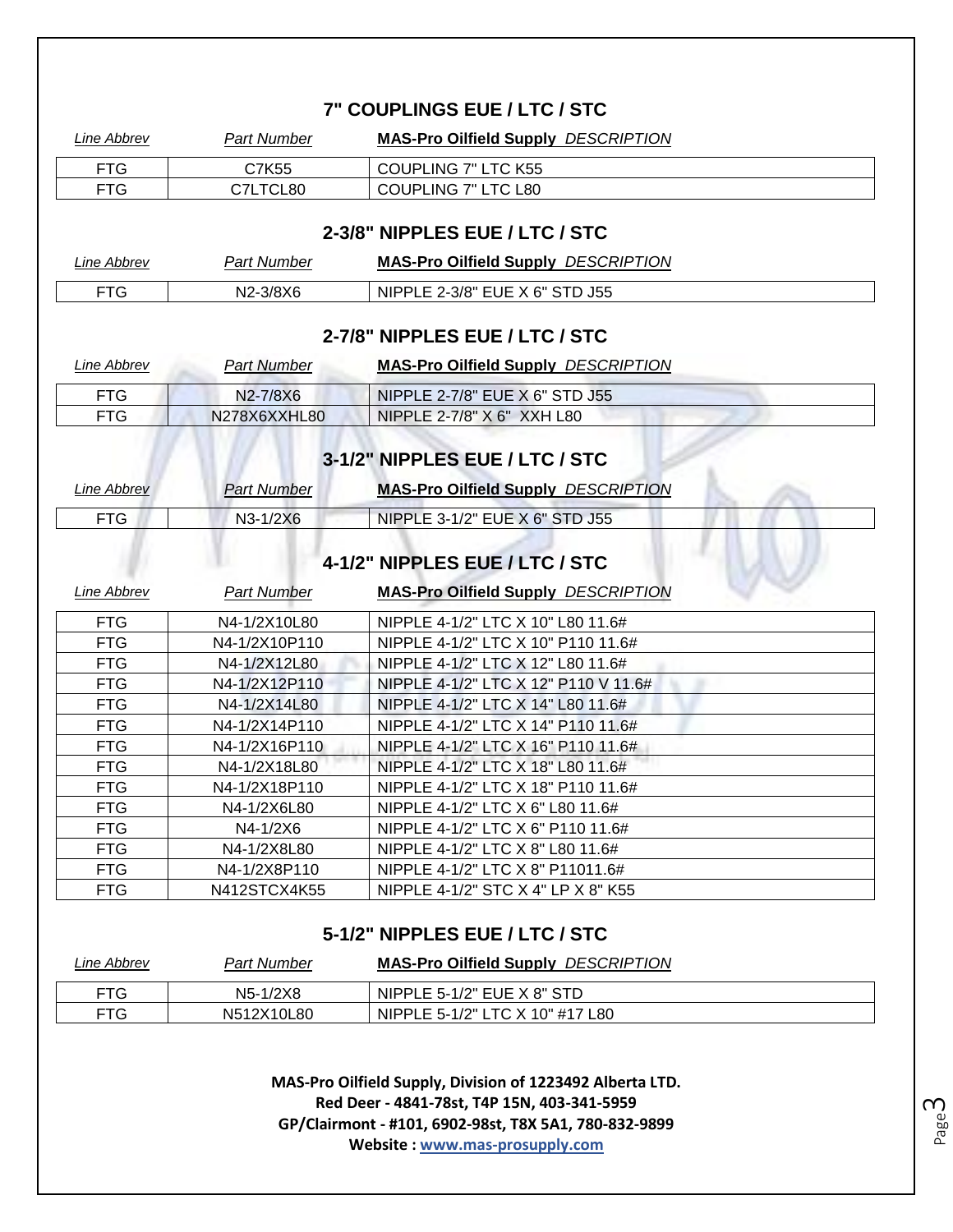### **SWAGES EUE**

| Line Abbrev       | <b>Part Number</b> | <b>MAS-Pro Oilfield Supply DESCRIPTION</b> |
|-------------------|--------------------|--------------------------------------------|
| FTG.              | S2-3/8X2/78S       | SWAGE 2-3/8" EUE X 2-7/8" EUE STD J55      |
| <b>FTG</b>        | S2-3/8X2/78L80     | SWAGE 2-3/8" EUE X 2-7/8" EUE STD L80      |
| <b>FTG</b>        | S2-3/8X3-1/2STD    | SWAGE 2-3/8" EUE X 3-1/2" EUE STD J55      |
| NIP.              | S2-7/8X3-1/2STD    | SWAGE 2-7/8" EUE X 3-1/2" EUE STD J55      |
| <b>NIP</b>        | S2-7/8X3-1/2XH     | SWAGE 2-7/8" EUE X 3-1/2" EUE XH J55       |
| <b>NIP</b>        | S2X2-3/8STD        | SWAGE 2" LP X 2-3/8" EUE STD J55           |
| NIP.              | S2 X2-3/8XXH       | SWAGE 2" LP X 2-3/8" EUE XXH J55           |
| <b>NIP</b>        | S2X27/8            | SWAGE 2" LP X 2-7/8" EUE STD J55           |
| NIP               | S2LPX278L80        | SWAGE 2" LP X 2-7/8" EUE STD L80           |
| NIP               | S2 X2-7/8 XXH      | SWAGE 2" LP X 2-7/8" EUE XXH J55           |
| <b>NIP</b>        | S2X3-1/2S          | SWAGE 2" LP X 3-1/2" EUE STD J55           |
| NIP.              | S2LPX312XH         | SWAGE 2" LP X 3-1/2" EUE XH J55            |
| <b>NIP</b>        | S2 X3-1/2 XXH      | SWAGE 2" LP X 3-1/2" EUE XXH J55           |
| <b>NIP</b>        | S3LPX2-3/8S        | SWAGE 3" LP X 2-3/8" EUE STD J55           |
| NIP.              | <b>S3LPX2/78S</b>  | SWAGE 3" LP X 2-7/8" EUE STD J55           |
| <b>NIP</b>        | S3LPX3-1/2         | SWAGE 3" LP X 3-1/2" EUE STD J55           |
| NIP.              | S3LPX3-1/2XH       | SWAGE 3" LP X 3-1/2" EUE XH J55            |
| <b>NIP</b>        | S3LPX3-1/2XXH      | SWAGE 3" LP X 3-1/2" EUE XXH J55           |
| NIP               | S412STCX512STC     | SWAGE 4-1/2" STC X 5-1/2" STC STD K55      |
| <b>FLOW TEE'S</b> |                    |                                            |

| Line Abbrev | Part Number | <b>MAS-Pro Oilfield Supply DESCRIPTION</b>     |
|-------------|-------------|------------------------------------------------|
| <b>NIP</b>  | FT2-7/8     | FLOW TEE 2-7/8" X 2-7/8" X 2" X 1"             |
| <b>NIP</b>  | FT3X3X2X1   | FLOW TEE $3" X 3" X 2" X 1" (ALL LINE P IPE)$  |
| <b>NIP</b>  | 390044      | FLOW TEE 3-1/2" EUE X 3-1/2" EUE X 2 LP X 1 LP |

### **PLUGS TUBING END PLUGS**

| Line Abbrev | <b>Part Number</b> | <b>MAS-Pro Oilfield Supply DESCRIPTION</b> |
|-------------|--------------------|--------------------------------------------|
| <b>NIP</b>  | TEP2-3/8           | TUBING END PLUG 2-3/8"                     |
| PIP         | TEP2-7/8           | TUBING END PLUG 2-7/8"                     |
| <b>NIP</b>  | TEP3-1/2           | TUBING END PLUG 3-1/2"                     |

### **PROTECTORS THREAD & TUBING**

| Line Abbrev | <b>Part Number</b> | <b>MAS-Pro Oilfield Supply DESCRIPTION</b>    |
|-------------|--------------------|-----------------------------------------------|
| FTG.        | TP3-1/2B           | THREAD PROTECTOR 3-1/2" EUE BOX (FOR PIN THR) |
| <b>FTG</b>  | TP41XB             | THREAD PROTECTOR 4-1/2" XH BOX                |
| <b>FTG</b>  | TP41XP             | THREAD PROTECTOR 4-1/2" XH PIN                |
| <b>FTG</b>  | TPF2-3/8           | <b>TUBING PROTECTOR 2-3/8" FEMALE</b>         |
| MS3         | TPM2-3/8           | TUBING PROTECTOR 2-3/8" MALE                  |
| <b>FTG</b>  | TPF2-7/8           | TUBING PROTECTOR 2-7/8" FEMALE                |
| <b>FTG</b>  | <b>TPM2-7/8</b>    | TUBING PROTECTORN 2-7/8" MALE                 |

**MAS-Pro Oilfield Supply, Division of 1223492 Alberta LTD. Red Deer - 4841-78st, T4P 15N, 403-341-5959 GP/Clairmont - #101, 6902-98st, T8X 5A1, 780-832-9899 Website : www.mas-prosupply.com**

Page 4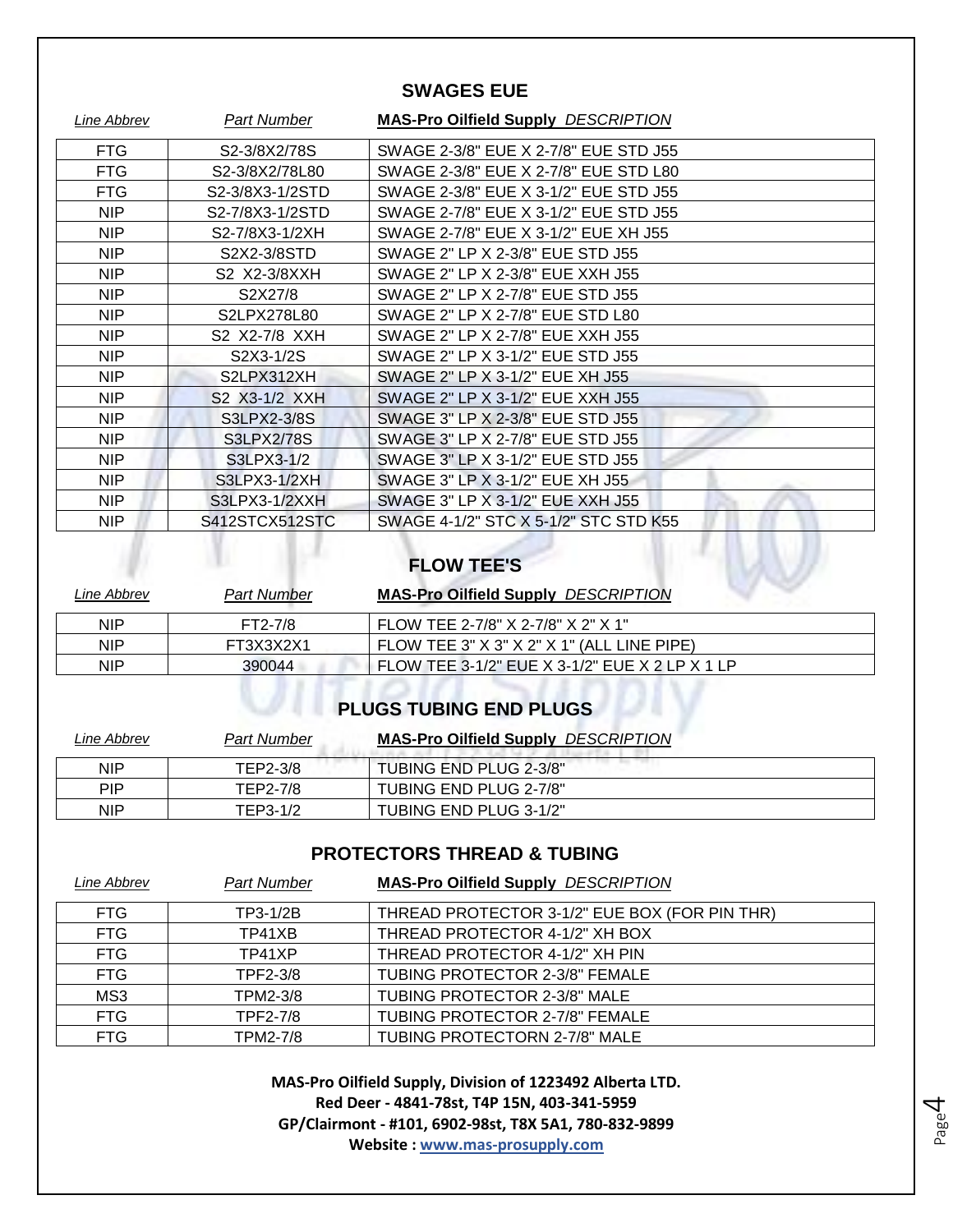### **PLUGS BULL EUE**

| Line Abbrev | <b>Part Number</b> | <b>MAS-Pro Oilfield Supply DESCRIPTION</b> |
|-------------|--------------------|--------------------------------------------|
| FTG         | BP2-3/8            | BULL PLUG 2-3/8" EUE XH                    |
| <b>FTG</b>  | BP2-3/8T1/2        | BULL PLUG 2-3/8" EUE XH TAPPED 1/2"        |
| <b>FTG</b>  | BP2-3/8T1/2XXH     | BULL PLUG 2-3/8" EUE XXH TAPPED 1/2"       |
| <b>FTG</b>  | <b>BP2-7/8XH</b>   | BULL PLUG 2-7/8" EUE XH                    |
| <b>FTG</b>  | BP2-7/8T1/2        | BULL PLUG 2-7/8" EUE XH TAPPED 1/2"        |
| <b>FTG</b>  | <b>BP2-7/8XXH</b>  | BULL PLUG 2-7/8" EUE XXH                   |
| <b>FTG</b>  | BP2-7/8T1/2XXH     | BULL PLUG 2-7/8" EUE XXH TAPPED 1/2"       |
| <b>FTG</b>  | BP3-1/2XH          | BULL PLUG 3-1/2" EUE XH                    |
| <b>FTG</b>  | BP3-1/2T1/2        | BULL PLUG 3-1/2" EUE TAPPED 1/2" XH        |
| <b>FTG</b>  | BP3-1/2T1/2XXH     | BULL PLUG 3-1/2" EUE TAPPED 1/2" XXH       |
|             |                    |                                            |
|             |                    |                                            |

| Line Abbrev | <b>Part Number</b> | <b>MAS-Pro Oilfield Supply DESCRIPTION</b> |
|-------------|--------------------|--------------------------------------------|
| FTG.        | J55P               | J <sub>55</sub> PIPE                       |
| <b>FTG</b>  | _80P               | L80 PIPE                                   |
| <b>NIP</b>  | T3/8               | <b>TUBING 3/8"</b>                         |
|             |                    |                                            |

**PIPE EUE**

| <b>NIPPLE PUMP SEAT</b> |  |
|-------------------------|--|
|-------------------------|--|

 $\cap$ 

| Line Abbrev | <b>Part Number</b> | <b>MAS-Pro Oilfield Supply DESCRIPTION</b> |
|-------------|--------------------|--------------------------------------------|
| <b>FTG</b>  | <b>PSN2-3/8N</b>   | PUMP SEAT NIPPLE (PSN) 2-3/8" NICKLE CO    |
| FTG.        | <b>PSN2-7/8N</b>   | PUMP SEAT NIPPLE (PSN) 2-7/8" NICKLE CO    |
| FTG.        | N4-1/2X4-1/2EUEFXM | NIPPLE 4-1/2" LTC FEMALE X 4-1/2" EUE MALE |

**MAS-Pro Oilfield Supply, Division of 1223492 Alberta LTD. Red Deer - 4841-78st, T4P 15N, 403-341-5959 GP/Clairmont - #101, 6902-98st, T8X 5A1, 780-832-9899 Website : www.mas-prosupply.com**